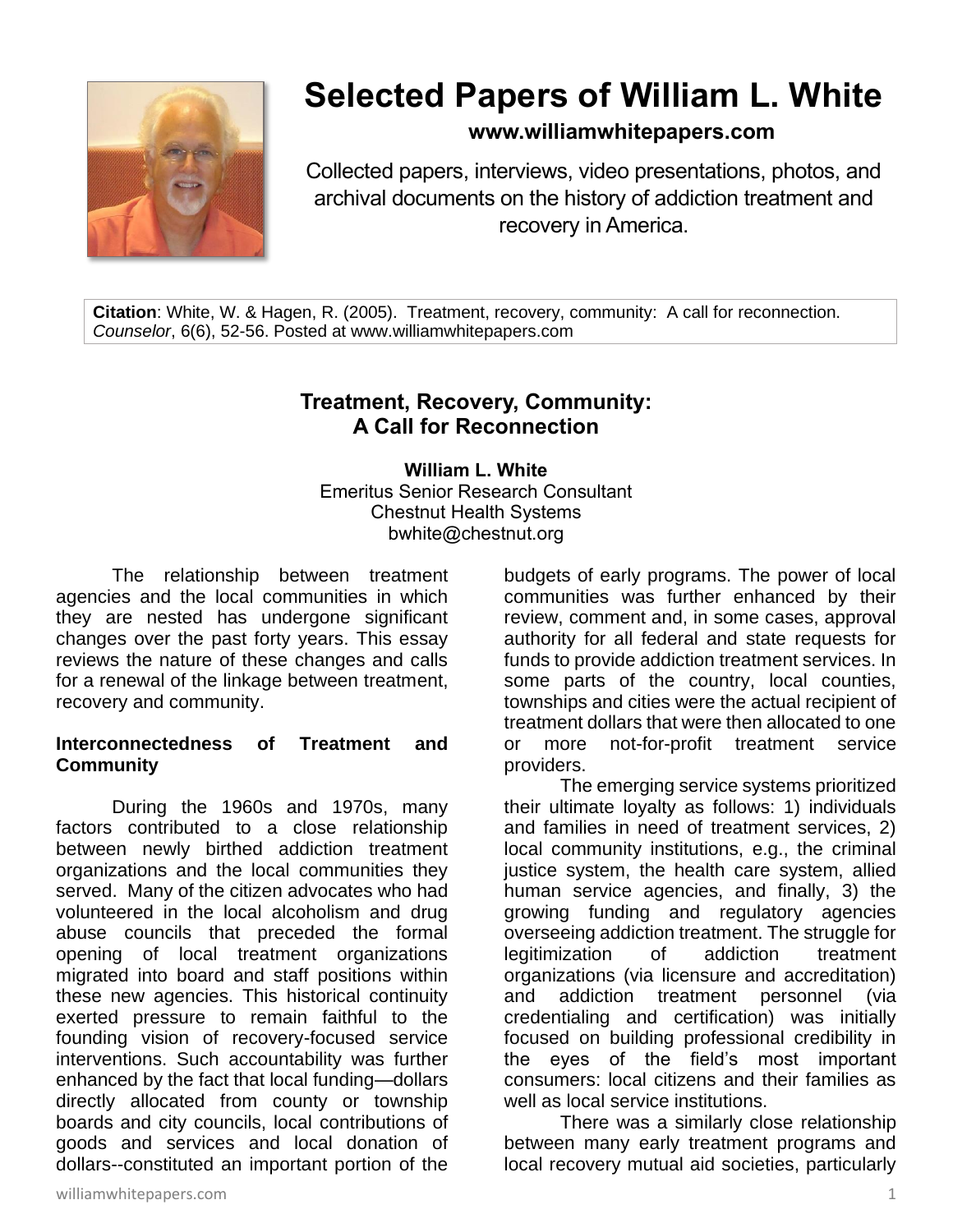Alcoholics Anonymous and Al-Anon. Many programs relied on a large cadre of AA and Al-Anon volunteers, met regularly with Hospital and Institutions Committees of AA, worked closely with AA sponsors, recruited staff from within the local recovery network, and expected staff (those with and without recovery backgrounds) to participate in the meetings of the local recovery community. Many budding treatment programs served as a hub of the local recovery community, with community rooms of treatment programs providing local people in recovery opportunities for fellowship and service. This close relationship between professional and indigenous recovery support organizations was not without its problems, but these were generally resolved through a growing folklore carried by the elders of these respective but overlapping communities.

This high level of interaction with the local community infused early addiction professionals with a detailed knowledge of indigenous sources of recovery support, kept staff closely linked to local service agencies and kept staff linked to the lives of their clients following primary treatment. The latter was particularly important in connecting the process of treatment intervention to the larger and more enduring process of long-term recovery. What staff of this era lacked in technical skill was made up for by their deep understanding of the healing, transformative power of participation in a community of shared experience, strength and hope. An organizing vision of early programs was to bring recovery within the very heart of local institutions (jails, hospitals, businesses, schools, community centers, churches, social service agencies) in a way that would amplify this healing power of the community.

The earliest role of counselor was not one of psychotherapeutic healing but a guide who led those wounded by alcohol and other drugs into participation with local communities of recovery whose supportive relationships were equal, reciprocal, enduring and noncommercialized. Many early addiction service organizations of the 1960s and 1970s developed a unique blend of clinical, community development and community organization models of intervention. Within these hybrid models, addiction treatment agencies were not the first line of defense in response to alcohol and other drug problems; they were the final safety net to help the community address those most severe and complex problems that could not be resolved through natural resources. However the solution even to these most severe problems emphasized the power of community (Mulford, 1976; White, 2002, 2003).

#### **The Forces of Disconnection**

In most parts of the United States, the connection between treatment, recovery and community peaked in the late 1970s and 1980s and then faded throughout the 1980s and 1990s. Several factors contributed to this disconnection process.

Aging of the Modern Alcoholism Movement: The leaders of the modern alcoholism movement spent lifetimes laying the foundation for a national network of addiction treatment programs. As these pioneers aged throughout the 1970s and 1980s, their representation on boards of treatment organizations diminished. The new board member of this era brought, not a history of recovery advocacy, but the political, economic, managerial and legal acumen to guide grassroots service agencies into maturity as formal organizations. As treatment agencies grew up (achieved professional autonomy), there was a tendency to separate themselves from the community-based social movements from whence they came.

Professionalization of Addiction Counseling: Efforts to move the addiction counselor from the role of "paraprofessional" to a legitimate service professional propelled counselor credentialing, certification and licensure movements. These movements elevated the knowledge and skill base of addiction counseling but inadvertently weakened the perceived role of community in recovery. Counselor training programs espoused "biopsychosocial" philosophies but were focused primarily on clinical models of intervention that paid little attention to the physical and cultural ecology of addiction and recovery. The community alcoholism consultant gave way to the counselor as a specialized addiction psychotherapist. At the same time, new ethical and clinical guidelines discouraged counselors from self-disclosing their own recovery status/story and cautioned counselors about "dual relationship" problems that could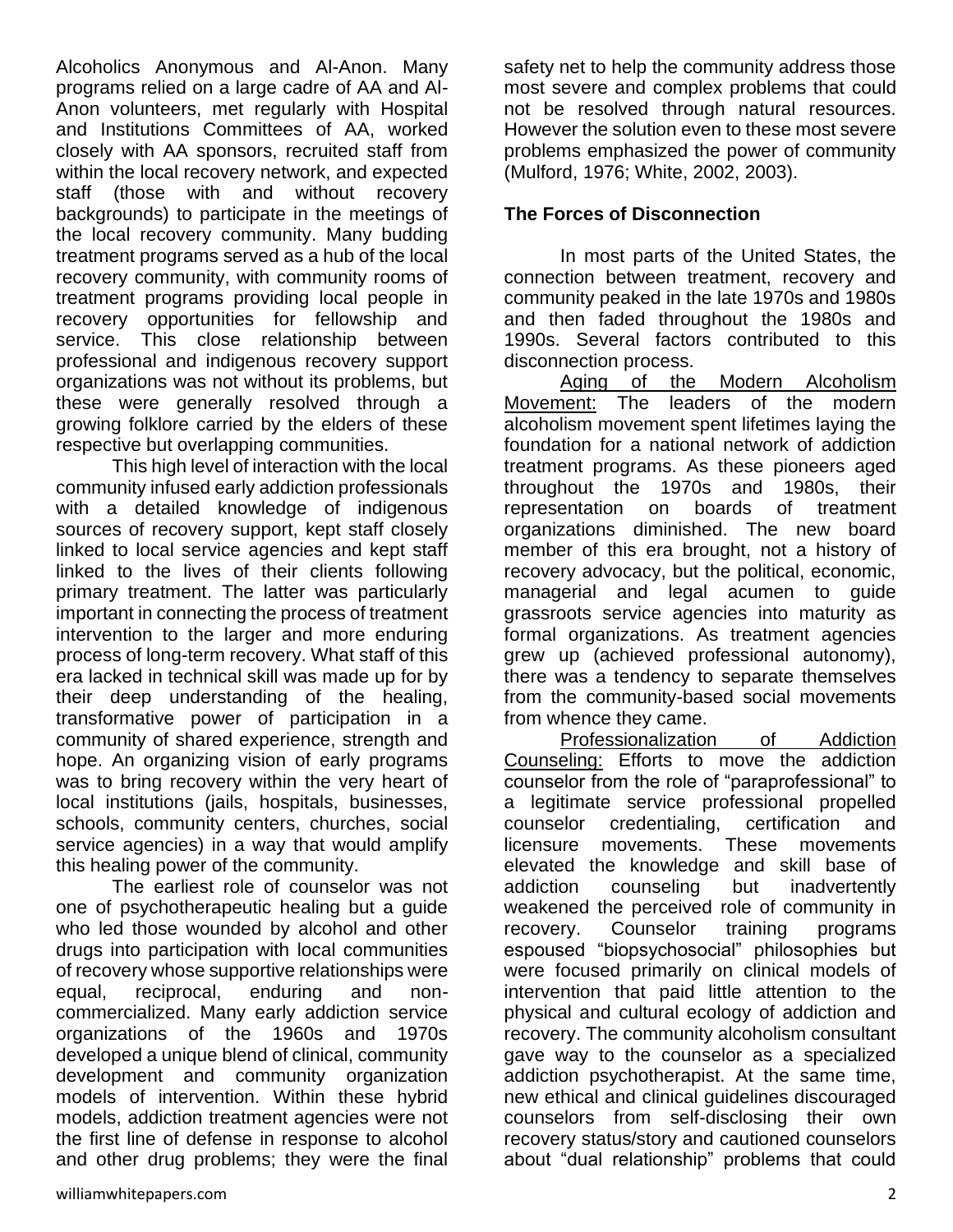arise in their professional/peer relationships. The elevation of the role of addiction counselor separated the counselor from the client and the treatment agency from both local communities of recovery and the larger civilian communities.

Confidentiality and Privacy: The stigma attached to alcohol and other drug problems was so great in the mid-twentieth century that the addictions field posited confidentiality and privacy assurances as a requirement for effective treatment. The resulting federal and state regulations and ethical codes generated the most restrictive confidentiality assurances in the history of health care. The increased professionalization of the treatment environment and tightening regulations related to confidentiality ended the previously open door policies through which many treatment facilities had served as drop-in centers for local people in recovery. These same factors contributed to the demise of once vibrant volunteer programs that had served to guide clients into relationships with local communities of recovery.

Industrialization of Addiction Treatment: What credentialing did for the addictions counselor, program licensure and accreditation did for the addictions treatment agency. The vision of the fledgling programs of the early 1970s was that accreditation (through the Joint Commission on Accreditation of Hospitals) would bring institutional credibility and open the flow of insurance money to support addiction treatment. We became obsessed with regulatory compliance and inadvertently elevated accountability to regulatory agencies over accountability to our clients and communities. What had in its infancy been a world focused on clients and local community need quickly became a complex world of federal and state agencies, accreditation bodies, and state and national professional associations. The treatment field, birthed as an adjunct to local communities of recovery, had become a bona fide industry.

Funding Influences: The weakening connection with local communities accelerated under the influence of changing patterns of funding for addiction treatment. As federal and state funding and third party insurance came to dwarf local contributions, addiction treatment agencies shifted their energies to responding to the demands of these external entities and away from maintaining close working relationships with local communities. Many local communities who at one time had approval power over the allocation of treatment dollars lost this authority as many states centralized funding decisions in the state bureaucracy. Local communities in most areas even lost their perfunctory review and comment role in such funding.

Changing Organizational Identity: Sometime in the 1980s, addiction treatment programs stopped being "community-based social service agencies" and became "behavioral health care businesses." For too many organizations, accountability within this new business orientation was measured, not by fidelity to one's founding vision or local service responsiveness, but by the organization's financial profits or losses. In this climate, a program director was less likely to be asked about the recovery rate of his or her program than about the census or the profit margin of that program. This business and profit orientation has now reached such a state of excess that the non-profit status of some addiction treatment organizations could be legally challenged. In the for-profit addiction treatment community, little motivation exists to respond to local community needs as few of the patients entering these facilities come from these communities.

When the financial backlash of the late 1980s and early 1990s led to the closing of many residential and inpatient programs, many of the surviving programs expanded their geographical service areas. Such expansion weakened the influence of the local communities in which these organizations were located. For example, Chestnut Health Systems has gone from a handful of staff serving one county in 1973 to an organization that today has more than 600 employees providing services around the world—a transformation that has us pondering how precisely we define community accountability.

The professionalization and industrialization of addiction treatment have inadvertently weakened the relationship between professionally-directed addiction treatment and the long-term processes of recovery as well as the linkage between these experiences and indigenous community institutions. The loss of our founding leaders and their guiding vision has also contributed to this process of disconnection.